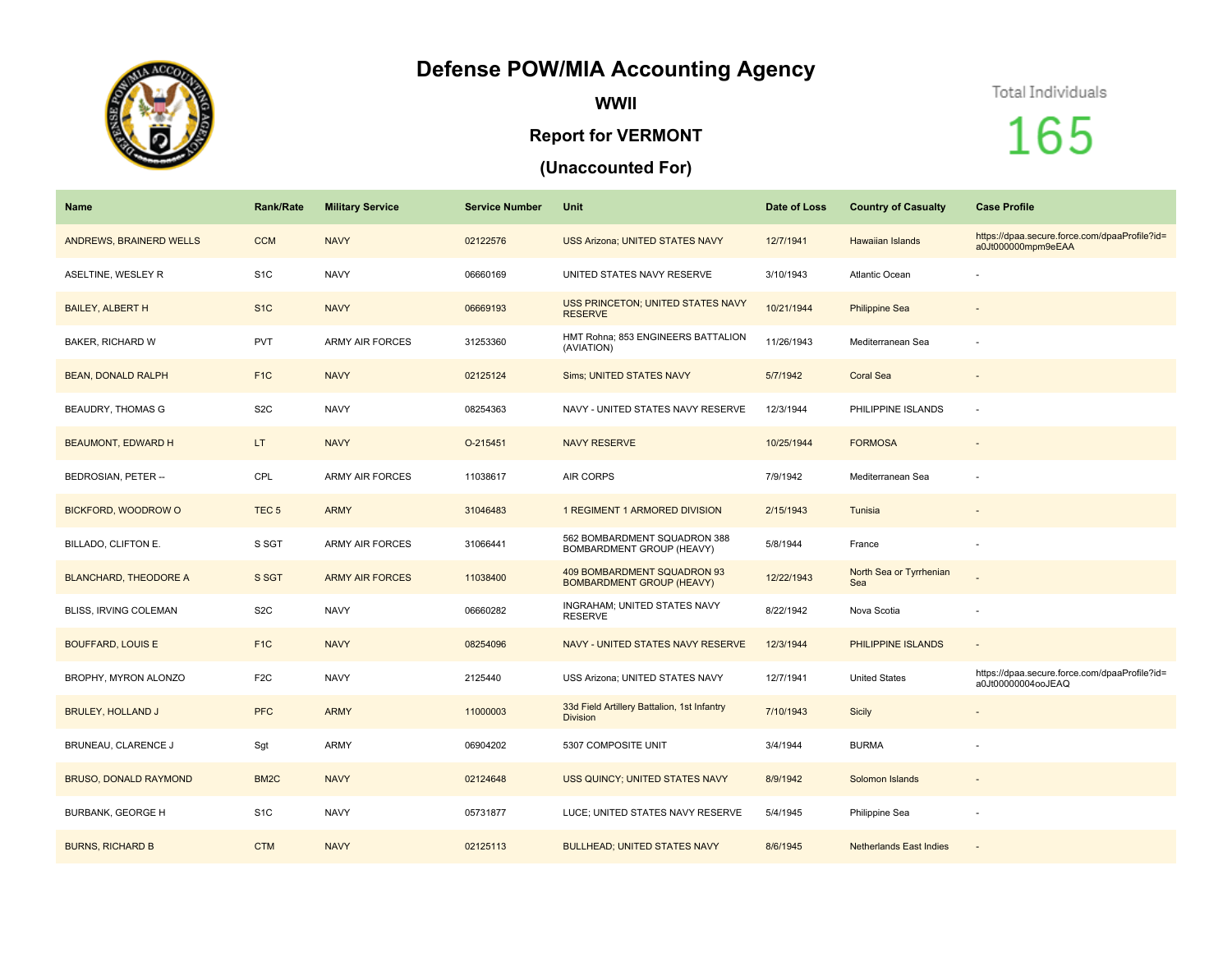| <b>Name</b>                | <b>Rank/Rate</b>  | <b>Military Service</b> | <b>Service Number</b> | Unit                                                                     | Date of Loss | <b>Country of Casualty</b>     | <b>Case Profile</b>                                                 |
|----------------------------|-------------------|-------------------------|-----------------------|--------------------------------------------------------------------------|--------------|--------------------------------|---------------------------------------------------------------------|
| BURROWS, EDWARD N F        | FLT O             | ARMY AIR FORCES         | T-006374              | TENRYO MARU; 77 BOMBARDMENT<br>SQUADRON 28 BOMBARDMENT GROUP<br>(MEDIUM) | 5/29/1945    | Japan/Okinawa                  |                                                                     |
| <b>BURT, DONALD A</b>      | <b>SGT</b>        | <b>ARMY AIR FORCES</b>  | 11085378              | 705 BOMBARDMENT SQUADRON 446<br><b>BOMBARDMENT GROUP (HEAVY)</b>         | 8/25/1944    | Denmark                        |                                                                     |
| BYLOW, VERNON E            | S <sub>2</sub> C  | <b>NAVY</b>             | 02128128              | USS DEHAVEN; UNITED STATES NAVY                                          | 2/1/1943     | Solomon Islands                |                                                                     |
| <b>CAMERON, LAWRENCE E</b> | <b>PVT</b>        | <b>ARMY</b>             | 31340367              | 168 INFANTRY 34 DIVISION                                                 | 5/30/1945    | Italy                          |                                                                     |
| CAPISTRAND, KENNETH J      | Y3C               | <b>NAVY</b>             | 02125443              | Sims; UNITED STATES NAVY                                                 | 5/7/1942     | Coral Sea                      |                                                                     |
| CHAPIN, SETH E             | <b>ENS</b>        | <b>NAVY</b>             | O-358437              | USS EAGLE (PE-56); UNITED STATES<br><b>NAVY RESERVE</b>                  | 4/23/1945    | <b>Atlantic Ocean</b>          |                                                                     |
| CLARK, DONALD C            | S <sub>1</sub> C  | <b>NAVY</b>             | 06669151              | SPENCE; UNITED STATES NAVY<br><b>RESERVE</b>                             | 12/18/1944   | Philippine Islands             |                                                                     |
| <b>CLOUGH, RICHARD K</b>   | MM <sub>2</sub> C | <b>NAVY</b>             | 02123903              | S-26; UNITED STATES NAVY                                                 | 1/24/1942    | Panama                         |                                                                     |
| COLLINS, LEON ANTHONY      | <b>PFC</b>        | MARINE CORPS            | 467926                | MARINE - UNITED STATES MARINE<br><b>CORPS</b>                            | 7/22/1944    | Marianas Islands               |                                                                     |
| COOKE, MERALD W            | <b>PVT</b>        | <b>ARMY AIR FORCES</b>  | 11016030              | 17 PURSUIT SQUADRON 24 PURSUIT<br><b>GROUP</b>                           | 11/12/1942   | Philippine Islands             | https://dpaa.secure.force.com/dpaaProfile?id=<br>a0Jt0000000Xg9fEAC |
| COOLUM, MARCO J            | T SGT             | <b>ARMY AIR FORCES</b>  | 31156444              | 338 BOMBARDMENT SQUADRON 96<br><b>BOMBARDMENT GROUP (HEAVY)</b>          | 12/20/1943   | North Sea or Tyrrhenian<br>Sea |                                                                     |
| COTA, FLOYD J              | <b>SGT</b>        | <b>ARMY AIR FORCES</b>  | 11055713              | 396 BOMBARDMENT SQUADRON 41<br><b>BOMBARDMENT GROUP (MEDIUM)</b>         | 2/10/1944    | <b>Marshall Islands</b>        |                                                                     |
| COTE, LEONARD G            | FC <sub>2</sub> C | <b>NAVY</b>             | 02125973              | MONAGHAN; UNITED STATES NAVY                                             | 12/18/1944   | Philippine Islands             | https://dpaa.secure.force.com/dpaaProfile?id=<br>a0Jt0000000XeM9EAK |
| <b>CRATHORNE, A R</b>      | <b>ENS</b>        | <b>NAVY</b>             | O-216583              | UNITED STATES NAVY RESERVE                                               | 7/10/1943    | Mediterranean Sea              |                                                                     |
| DELLA, SANTA RANO          | AOM2c             | <b>NAVY</b>             | 06663727              | UNITED STATES NAVY RESERVE                                               | 1/4/1944     | Marshall Islands               |                                                                     |
| DINDO, ANGELO L            | <b>SGT</b>        | <b>ARMY AIR FORCES</b>  | 31066389              | 877 BOMBARDMENT SQUADRON 499<br><b>BOMBARDMENT GROUP (VERY HEAVY)</b>    | 4/24/1945    | Japan/Okinawa                  |                                                                     |
| DORITY, NORMAN V           | RM3C              | <b>NAVY</b>             | 08254358              | COOPER; UNITED STATES NAVY<br><b>RESERVE</b>                             | 12/3/1944    | Philippine Islands             |                                                                     |
| DOUGLAS, CHARLES L         | S SGT             | <b>ARMY AIR FORCES</b>  | 31115846              | 27 BOMBARDMENT SQUADRON 30<br><b>BOMBARDMENT GROUP (HEAVY)</b>           | 12/26/1943   | <b>Marshall Islands</b>        |                                                                     |
| DUBY, MELBURN A.           | 2LT               | ARMY AIR FORCES         | O-806821              | 9 BOMBARDMENT SQUADRON 7<br>BOMBARDMENT GROUP (HEAVY)                    | 2/16/1946    | India                          |                                                                     |
| <b>DUFFY, LAWRENCE T</b>   | S SGT             | <b>ARMY AIR FORCES</b>  | 11056539              | 458 BOMBARDMENT SQUADRON 330<br><b>BOMBARDMENT GROUP (VERY HEAVY)</b>    | 5/26/1945    | Japan/Okinawa                  | https://dpaa.secure.force.com/dpaaProfile?id=<br>a0Jt0000000BRqdEAG |
| DUFFY, RALPH O             | GM2C              | <b>NAVY</b>             | 08249713              | LST-531; UNITED STATES NAVY<br><b>RESERVE</b>                            | 4/28/1944    | English Channel                |                                                                     |
| <b>DURLING, RAYMOND B</b>  | <b>PVT</b>        | <b>MARINE CORPS</b>     | 00468033              | MARINE - UNITED STATES MARINE<br><b>CORPS</b>                            | 11/1/1943    | Solomon Islands                |                                                                     |
| DUSHANEY, WALTER E         | TEC <sub>5</sub>  | ARMY                    | 11015955              | 3422 ORDNANCE AUTO MAINTENANCE<br><b>COMPANY</b>                         | 6/9/1944     | English Channel                |                                                                     |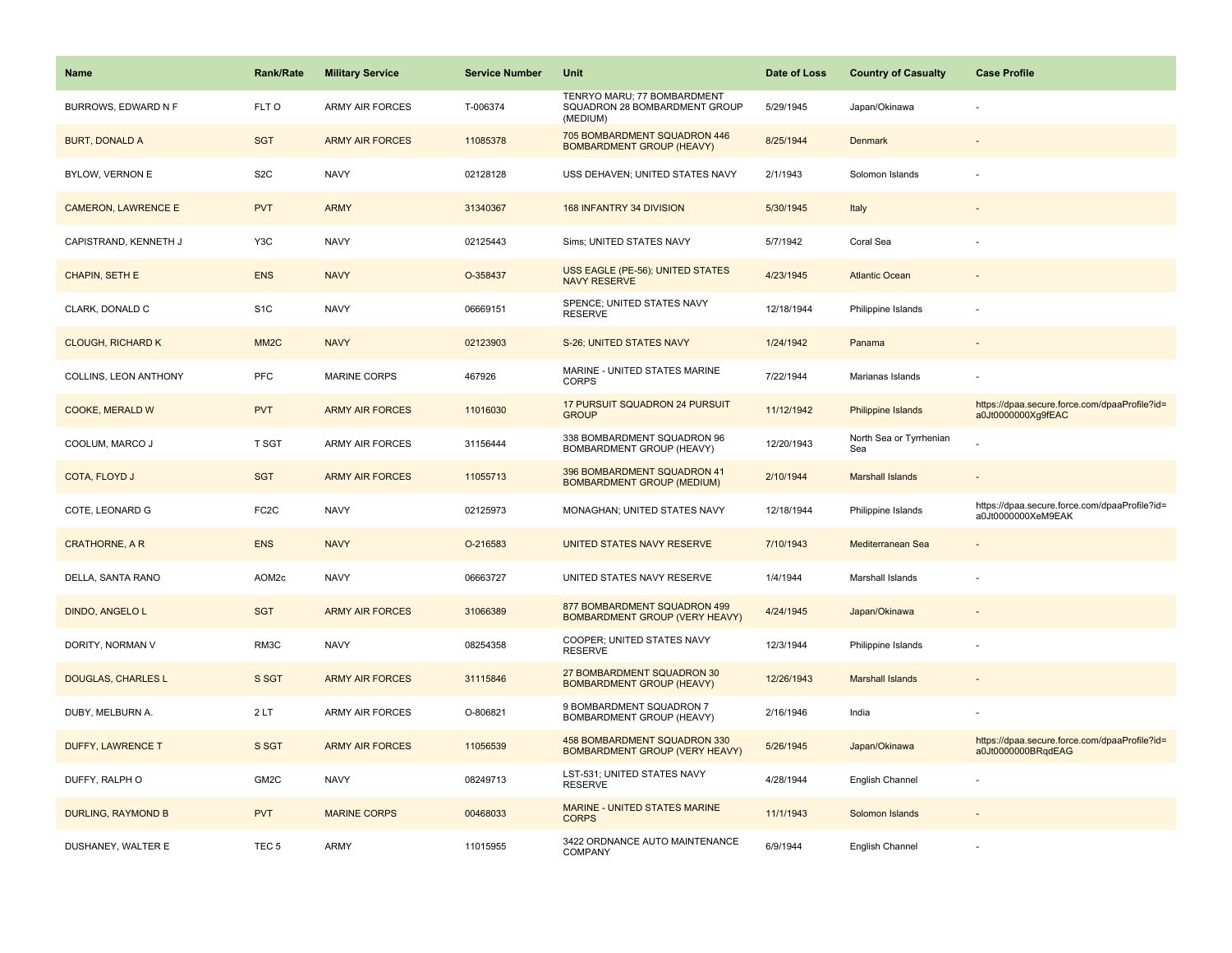| Name                         | <b>Rank/Rate</b>  | <b>Military Service</b> | <b>Service Number</b> | Unit                                                              | Date of Loss | <b>Country of Casualty</b>     | <b>Case Profile</b>                                                 |
|------------------------------|-------------------|-------------------------|-----------------------|-------------------------------------------------------------------|--------------|--------------------------------|---------------------------------------------------------------------|
| <b>EDWARDS, JOHN OWEN</b>    | ARM2C             | <b>NAVY</b>             | 02125295              | Lexington; UNITED STATES NAVY                                     | 5/8/1942     | <b>Coral Sea</b>               |                                                                     |
| ESPOSITO, EUGENE J           | SGT               | ARMY AIR FORCES         | 11016171              | 13 BOMBARDMENT SQUADRON 3<br><b>BOMBARDMENT GROUP (LIGHT)</b>     | 12/31/1942   | New Guinea                     |                                                                     |
| ESTEY, JACOB-                | <b>PFC</b>        | <b>ARMY</b>             | 12102865              | <b>USAT J.W. McAndrews; INFANTRY</b>                              | 3/13/1945    | Portugal                       |                                                                     |
| FAIRBROTHER, LLOYD E         | ARM1C             | <b>NAVY</b>             | 02127173              | FRANKLIN; UNITED STATES NAVY                                      | 3/19/1945    | Japan                          |                                                                     |
| <b>FLANNERY, THOMAS J</b>    | S <sub>2</sub> C  | <b>NAVY</b>             | 06674360              | UNITED STATES NAVY RESERVE                                        | 4/16/1945    | <b>Philippine Sea</b>          |                                                                     |
| FLINT, GARDNER W             | S SGT             | <b>ARMY AIR FORCES</b>  | 11016265              | 726 BOMBARDMENT SQUADRON 451<br>BOMBARDMENT GROUP (HEAVY)         | 6/10/1944    | Adriatic Sea                   |                                                                     |
| FOSTER, ALFRED C             | <b>SGT</b>        | <b>ARMY AIR FORCES</b>  | 11038579              | 344 BOMBARDMENT SQUADRON 98<br><b>BOMBARDMENT GROUP (HEAVY)</b>   | 9/3/1943     | <b>Adriatic Sea</b>            |                                                                     |
| FOX, GEORGE L                | CH/1 LT           | <b>ARMY</b>             | O-485690              | DORCHESTER; UNITED STATES ARMY                                    | 2/3/1943     | Greenland                      |                                                                     |
| <b>FRASER, THOMAS E</b>      | <b>CDR</b>        | <b>NAVY</b>             | O-058890              | USS WALKE; UNITED STATES NAVY                                     | 11/15/1942   | Solomon Islands                |                                                                     |
| FREEMAN, MORRIS G            | F <sub>1</sub> C  | <b>NAVY</b>             | 08250547              | LUCE; UNITED STATES NAVY RESERVE                                  | 5/4/1945     | Philippine Sea                 |                                                                     |
| <b>GALLAGHER, BERNARD F</b>  | <b>PVT</b>        | <b>ARMY</b>             | 31156360              | 825 TANK DESTROYER BATTALION                                      | 12/18/1944   | Belgium                        |                                                                     |
| GALLAGHER, JOHN C            | 1LT               | ARMY AIR FORCES         | O-702996              | 4 BOMBARDMENT SQUADRON 34<br>BOMBARDMENT GROUP (HEAVY)            | 8/24/1944    | North Sea or Tyrrhenian<br>Sea |                                                                     |
| <b>GATES, RICHARD O</b>      | 1LT               | <b>ARMY AIR FORCES</b>  | O-698835              | 725 BOMBARDMENT SQUADRON 451<br><b>BOMBARDMENT GROUP (HEAVY)</b>  | 7/31/1944    | <b>Adriatic Sea</b>            |                                                                     |
| GRAHAM, GORDON --            | <b>PVT</b>        | ARMY                    | 31155628              | USAT DORCHESTER; MEDICAL<br><b>DEPARTMENT</b>                     | 2/3/1943     | Greenland                      |                                                                     |
| <b>GRZESZCZAK, JOHN E</b>    | 2d Lt             | <b>ARMY AIR FORCES</b>  | O-2001250             | 764 BOMBARDMENT SQUADRON 461<br><b>BOMBARDMENT GROUP (HEAVY)</b>  | 3/9/1945     | Yugoslavia                     |                                                                     |
| HALL, ROY B                  | 2NDLT             | ARMY                    | O-1183080             | <b>ARMY - INFANTRY</b>                                            | 2/11/1945    | PHILIPPINE SEA                 | $\overline{\phantom{a}}$                                            |
| <b>HALLOCK, EDWARD R.</b>    | S SGT             | <b>ARMY AIR FORCES</b>  | 31156082              | 710 BOMBARDMENT SQUADRON 447<br><b>BOMBARDMENT GROUP (HEAVY)</b>  | 3/3/1944     | North Sea or Tyrrhenian<br>Sea |                                                                     |
| HALNON, HOWARD J             | 1LT               | ARMY AIR FORCES         | O-732463              | 556 BOMBARDMENT SQUADRON 387<br>BOMBARDMENT GROUP (MEDIUM)        | 5/12/1944    | English Channel                | $\sim$                                                              |
| <b>HARDY, ALBERT V</b>       | <b>CPL</b>        | <b>ARMY AIR FORCES</b>  | 11038599              | 343 BOMBARDMENT SQUADRON 98<br><b>BOMBARDMENT GROUP (HEAVY)</b>   | 5/1/1943     | Mediterranean Sea              |                                                                     |
| HAYES, WILLIAM R             | PFC               | ARMY                    | 31114955              | 895 ANTI AIRCRAFT ARTILLERY<br>AUTOMATIC WEAPONS BATTALION        | 8/15/1944    | Mediterranean Sea              |                                                                     |
| <b>HENRICHON, DONALD C T</b> | CM <sub>1</sub> C | <b>NAVY</b>             | 02124215              | USS MONSSEN; UNITED STATES NAVY                                   | 11/13/1942   | Solomon Islands                |                                                                     |
| HODGE, KENNETH D             | <b>PVT</b>        | <b>ARMY AIR FORCES</b>  | 11016195              | HEADQUARTERS SQUADRON 27<br><b>BOMBARDMENT GROUP (LIGHT)</b>      | 6/3/1942     | Philippine Islands             | https://dpaa.secure.force.com/dpaaProfile?id=<br>a0Jt000001nl4wiEAC |
| HODGES, JOHN H               | 1LT               | <b>ARMY AIR FORCES</b>  | O-732469              | 558 BOMBARDMENT SQUADRON 387<br><b>BOMBARDMENT GROUP (MEDIUM)</b> | 2/25/1944    | North Sea or Tyrrhenian<br>Sea |                                                                     |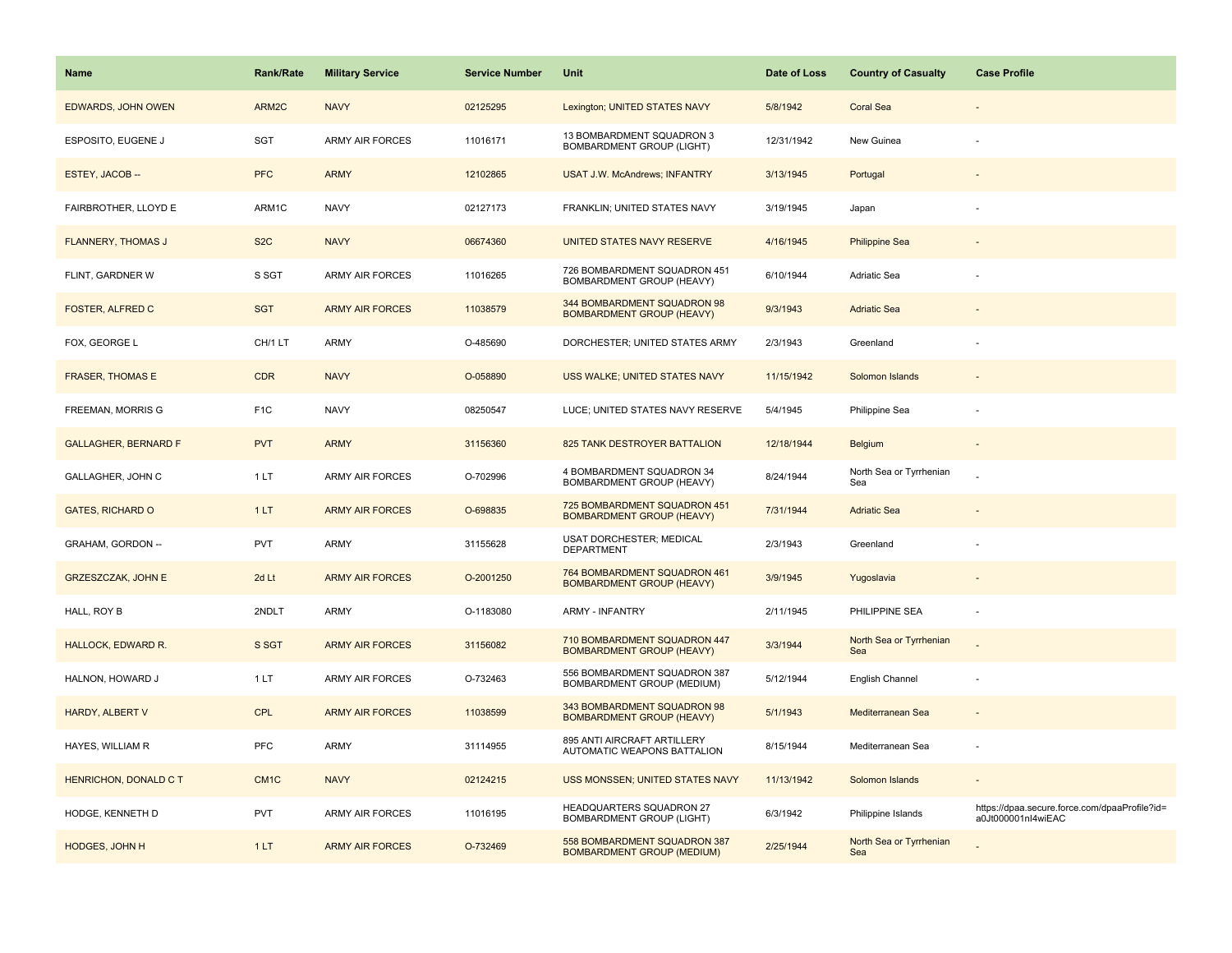| <b>Name</b>               | <b>Rank/Rate</b>  | <b>Military Service</b> | <b>Service Number</b> | Unit                                                                  | Date of Loss | <b>Country of Casualty</b> | <b>Case Profile</b>                                                 |
|---------------------------|-------------------|-------------------------|-----------------------|-----------------------------------------------------------------------|--------------|----------------------------|---------------------------------------------------------------------|
| HOPE, PAUL E              | RM <sub>2</sub> C | <b>COAST GUARD</b>      | 00617254              | COAST GUARD - UNITED STATES<br>COAST GUARD                            | 2/3/1943     | Greenland                  |                                                                     |
| <b>HUARD, ROBERT B</b>    | MOMM2C            | <b>NAVY</b>             | 08250555              | NAVY - UNITED STATES NAVY RESERVE                                     | 5/15/1944    | <b>HAWAIIAN ISLANDS</b>    |                                                                     |
| HUNTER, DAVID S.          | 1LT               | <b>ARMY AIR FORCES</b>  | O-420600              | <b>ARMY AIR FORCE</b>                                                 | 7/22/1942    |                            | https://dpaa.secure.force.com/dpaaProfile?id=<br>a0Jt000001nzXpmEAE |
| <b>IGNASZEWSKI, FRANK</b> | <b>MAJ</b>        | <b>ARMY</b>             | O-191861              | <b>BRAZIL MARU; FILIPINO</b><br><b>QUARTERMASTER DEPOT</b>            | 1/23/1945    | Formosa                    | https://dpaa.secure.force.com/dpaaProfile?id=<br>a0Jt000001CbrzwEAB |
| JACQUES, LOUIS A          | S <sub>2</sub> C  | <b>NAVY</b>             | 08257280              | NAVY - UNITED STATES NAVY RESERVE                                     | 12/3/1944    | PHILIPPINE ISLANDS         |                                                                     |
| <b>JASKY, HARRY T</b>     | <b>PVT</b>        | <b>ARMY AIR FORCES</b>  | 11016053              | <b>HEADQUARTERS SQUADRON 18</b><br><b>PURSUIT GROUP</b>               | 9/29/1941    | Hawaiian Islands           |                                                                     |
| KEENAN, JOHN F            | S <sub>1</sub> C  | <b>NAVY</b>             | 06667004              | GAMBIER BAY; UNITED STATES NAVY<br><b>RESERVE</b>                     | 10/25/1944   | Philippine Sea             |                                                                     |
| KLINEFELTER, LESLIE E     | 2LT               | <b>ARMY AIR FORCES</b>  | O-765808              | 371 BOMBARDMENT SQUADRON 307<br><b>BOMBARDMENT GROUP (HEAVY)</b>      | 7/15/1944    | <b>Admiralty Islands</b>   |                                                                     |
| KNAPP, LEROY S            | SGT               | ARMY                    | 11032907              | 2 REGIMENT 1 SPECIAL SERVICES<br><b>FORCE</b>                         | 6/2/1944     | Italy                      |                                                                     |
| LAFLAMME, HERBERT A       | LT.               | <b>NAVY</b>             | O-192467              | UNITED STATES NAVY RESERVE                                            | 2/21/1945    | Bonin & Volcano Islands    |                                                                     |
| LAMBERT, MITCHELL F       | ENS               | <b>NAVY</b>             | O-251347              | UNITED STATES NAVY RESERVE                                            | 3/25/1944    | Aleutian Islands           |                                                                     |
| LAMPHERE, FAYETTE A       | SK3C              | <b>NAVY</b>             | 02125427              | Langley; UNITED STATES NAVY                                           | 3/1/1942     | North or Tyrrhenian Seas   | $\sim$                                                              |
| LARAMEE, ROMEO A          | MOMM2C            | <b>NAVY</b>             | 06665742              | NAVY - UNITED STATES NAVY RESERVE                                     | 3/5/1944     | PACIFIC OCEAN              |                                                                     |
| LEAHY, JOHN T             | 1LT               | <b>ARMY AIR FORCES</b>  | O-438008              | 423 BOMBARDMENT SQUADRON 306<br><b>BOMBARDMENT GROUP (HEAVY)</b>      | 9/5/1942     | Newfoundland               |                                                                     |
| LECLAIR, ROMEO A.         | <b>PFC</b>        | ARMY                    | 31200648              | 143 INFANTRY 36 DIVISION                                              | 1/21/1944    | Italy                      |                                                                     |
| LEONARD, DANIEL P         | TEC <sub>5</sub>  | <b>ARMY AIR FORCES</b>  | 11016199              | <b>16 BOMBARDMENT SQUADRON 27</b><br><b>BOMBARDMENT GROUP (LIGHT)</b> | 1/25/1943    | Philippine Islands         |                                                                     |
| LEWIS, ELMER C            | F <sub>1C</sub>   | <b>NAVY</b>             | 06669161              | NAVY - UNITED STATES NAVY RESERVE                                     | 12/3/1944    | PHILIPPINE ISLANDS         |                                                                     |
| LITTLEFIELD, HAROLD F     | ARM2C             | <b>NAVY</b>             | 02385908              | <b>UNITED STATES NAVY</b>                                             | 6/4/1942     | Midway Island              |                                                                     |
| LIVAK, JOHN --            | <b>SGT</b>        | ARMY AIR FORCES         | 31155126              | 877 BOMBARDMENT SQUADRON 499<br>BOMBARDMENT GROUP (VERY HEAVY)        | 4/28/1945    | Japan/Okinawa              |                                                                     |
| LUNN, RICHARD C           | EM <sub>1C</sub>  | <b>NAVY</b>             | 02125164              | <b>NAVY - UNITED STATES NAVY</b>                                      | 7/10/1943    | <b>MEDITERRANEAN SEA</b>   | $\sim$                                                              |
| MAINVILLE, RAYMOND J      | <b>PFC</b>        | <b>ARMY AIR FORCES</b>  | 31254524              | HMT Rohna; AIR CORPS                                                  | 11/27/1943   | Mediterranean Sea          |                                                                     |
| <b>MANGAN, BERNARD F</b>  | S <sub>1C</sub>   | <b>NAVY</b>             | 06669513              | Little; UNITED STATES NAVY RESERVE                                    | 5/3/1945     | Ryukyus Islands            |                                                                     |
| MANSFIELD, TRACY H        | S <sub>1</sub> C  | <b>NAVY</b>             | 02124686              | Langley; UNITED STATES NAVY                                           | 3/1/1942     | Indian Ocean               |                                                                     |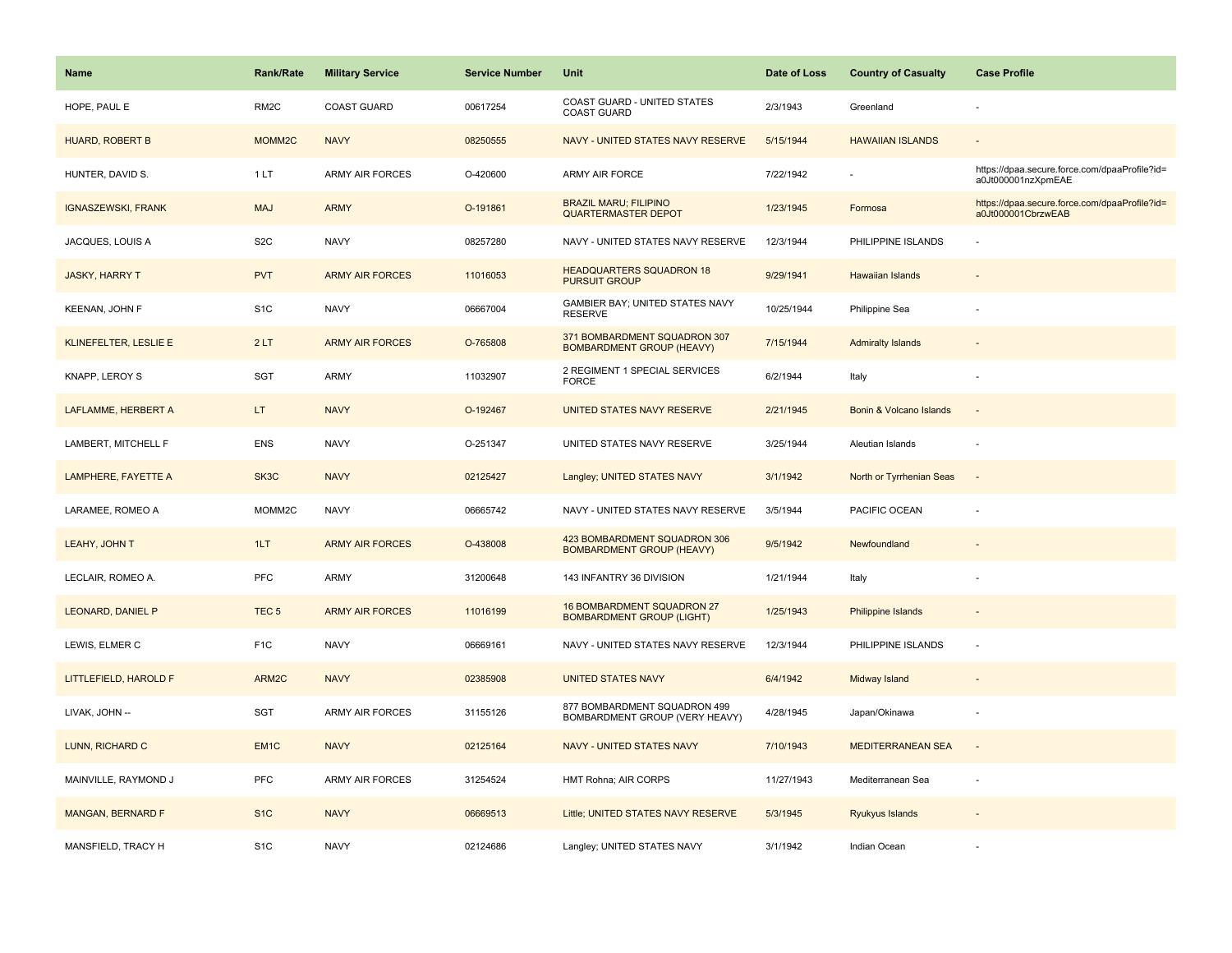| <b>Name</b>               | <b>Rank/Rate</b> | <b>Military Service</b> | <b>Service Number</b> | Unit                                                            | Date of Loss | <b>Country of Casualty</b>     | <b>Case Profile</b>                                                 |
|---------------------------|------------------|-------------------------|-----------------------|-----------------------------------------------------------------|--------------|--------------------------------|---------------------------------------------------------------------|
| <b>MARTELL, RALPH H</b>   | <b>PVT</b>       | <b>ARMY</b>             | 31199323              | 47 INFANTRY 9 DIVISION                                          | 4/27/1943    | Tunisia                        |                                                                     |
| MATHERS, ROGERS H         | SGT              | ARMY AIR FORCES         | 11056637              | 332 BOMBARDMENT SQUADRON 94<br>BOMBARDMENT GROUP (HEAVY)        | 12/5/1943    | English Channel                |                                                                     |
| <b>MCARTHUR, EARL R</b>   | Sgt              | <b>ARMY AIR FORCES</b>  | 11017929              | 67 BOMBARDMENT SQUADRON 44<br><b>BOMBARDMENT GROUP (HEAVY)</b>  | 7/29/1944    | North Sea or Tyrrhenian<br>Sea |                                                                     |
| MCLAUGHLIN, J A           | FIt O            | <b>ARMY AIR FORCES</b>  | T-062053              | 344 BOMBARDMENT SQUADRON 98<br>BOMBARDMENT GROUP (HEAVY)        |              | Italy                          |                                                                     |
| <b>MCNAULTY, DANIEL F</b> | Pfc              | <b>ARMY</b>             | 31339097              | 168 INFANTRY 34 DIVISION                                        | 5/30/1945    | Italy                          |                                                                     |
| MEARS, WILLIAM G          | SGT              | <b>ARMY AIR FORCES</b>  | 31020279              | 68 BOMBARDMENT SQUADRON 44<br>BOMBARDMENT GROUP (HEAVY)         | 12/6/1942    | English Channel                |                                                                     |
| <b>MERRILL, ROBERT C</b>  | <b>PFC</b>       | <b>ARMY AIR FORCES</b>  | 11015739              | 16 BOMBARDMENT SQUADRON 27<br><b>BOMBARDMENT GROUP (LIGHT)</b>  | 2/1/1946     | <b>Philippine Islands</b>      |                                                                     |
| MILNE, HAROLD E           | 2LT              | <b>ARMY AIR FORCES</b>  | O-811743              | 765 BOMBARDMENT SQUADRON 461<br>BOMBARDMENT GROUP (HEAVY)       | 8/20/1945    | Yugoslavia                     |                                                                     |
| MINOGUE, PAUL J           | <b>CPHM</b>      | <b>NAVY</b>             | 06660043              | YMS-30; UNITED STATES NAVY<br><b>RESERVE</b>                    | 1/25/1944    | Italy                          |                                                                     |
| MITCHELL, FLOYD A         | LT COL           | ARMY                    | O-015535              | ARMY - 91 COAST ARTILLERY<br><b>REGIMENT (PS)</b>               | 12/15/1944   | PHILIPPINE ISLANDS             |                                                                     |
| <b>MONGEON, DONALD A</b>  | <b>PFC</b>       | <b>ARMY</b>             | 31200115              | 120 INFANTRY 30 DIVISION                                        | 12/25/1944   | Belgium                        |                                                                     |
| MUSETTI, ALMO E           | S <sub>1</sub> C | <b>COAST GUARD</b>      | 00618692              | COAST GUARD - UNITED STATES<br><b>COAST GUARD</b>               | 3/9/1944     | Atlantic Ocean                 |                                                                     |
| <b>MYERS, DONALD M</b>    | <b>T SGT</b>     | <b>ARMY AIR FORCES</b>  | 31253776              | 408 BOMBARDMENT SQUADRON 22<br><b>BOMBARDMENT GROUP (HEAVY)</b> | 10/10/1944   | <b>Borneo</b>                  |                                                                     |
| NEILL, DOUGLAS H          | CAPT             | <b>ARMY AIR FORCES</b>  | O-428560              | 457 BOMBARDMENT SQUADRON 330<br>BOMBARDMENT GROUP (VERY HEAVY)  | 5/24/1945    | Japan/Okinawa                  |                                                                     |
| <b>NELSON, BERNARD F</b>  | S <sub>1</sub> C | <b>NAVY</b>             | 06674150              | UNITED STATES NAVY RESERVE                                      | 3/29/1945    | China Seas                     |                                                                     |
| NEWELL, FRED RISING       | LT /JG/          | <b>NAVY</b>             | O-078680              | UNITED STATES NAVY RESERVE                                      | 1/22/1945    | Formosa                        |                                                                     |
| NICHOLS, ROBERT E.        | <b>CPL</b>       | <b>ARMY AIR FORCES</b>  | 11016184              | 8 BOMBARDMENT SQUADRON 3<br><b>BOMBARDMENT GROUP (LIGHT)</b>    | 7/29/1942    | New Guinea                     |                                                                     |
| OAKES, HAROLD G           | S SGT            | <b>ARMY AIR FORCES</b>  | 11015918              | 732 BOMBARDMENT SQUADRON 453<br>BOMBARDMENT GROUP (HEAVY)       | 4/29/1944    | North Sea or Tyrrhenian<br>Sea |                                                                     |
| <b>ONEILL, VINCENT T</b>  | <b>CWO</b>       | <b>ARMY</b>             | W-901646              | ARMY - HEADQUARTERS UNITED<br>STATES ARMY FORCES FAR EAST       | 12/15/1944   | PHILIPPINE ISLANDS             | https://dpaa.secure.force.com/dpaaProfile?id=<br>a0Jt000001Fd5KsEAJ |
| OSBORNE, RALPH C          | 2LT              | <b>ARMY AIR FORCES</b>  | O-933186              | 411 BOMBARDMENT SQUADRON 502<br>BOMBARDMENT GROUP (VERY HEAVY)  | 8/30/1945    | Philippine Sea                 |                                                                     |
| OTIS, RICHARD T           | 1LT              | <b>ARMY AIR FORCES</b>  | O-426420              | 70 BOMBARDMENT SQUADRON 38<br><b>BOMBARDMENT GROUP (MEDIUM)</b> | 10/13/1942   | Fiji                           | https://dpaa.secure.force.com/dpaaProfile?id=<br>a0Jt000001nzbsIEAQ |
| PAQUETTE, RICHARD E       | CAPT             | <b>ARMY AIR FORCES</b>  | O-424416              | 62 BOMBARDMENT SQUADRON 39<br>BOMBARDMENT GROUP (VERY HEAVY)    | 5/24/1945    | Marianas Islands               |                                                                     |
| PARADIS, CLAYTON O        | MM3C             | <b>NAVY</b>             | 02086322              | LST-342; UNITED STATES NAVY<br><b>RESERVE</b>                   | 7/18/1943    | Solomon Islands                |                                                                     |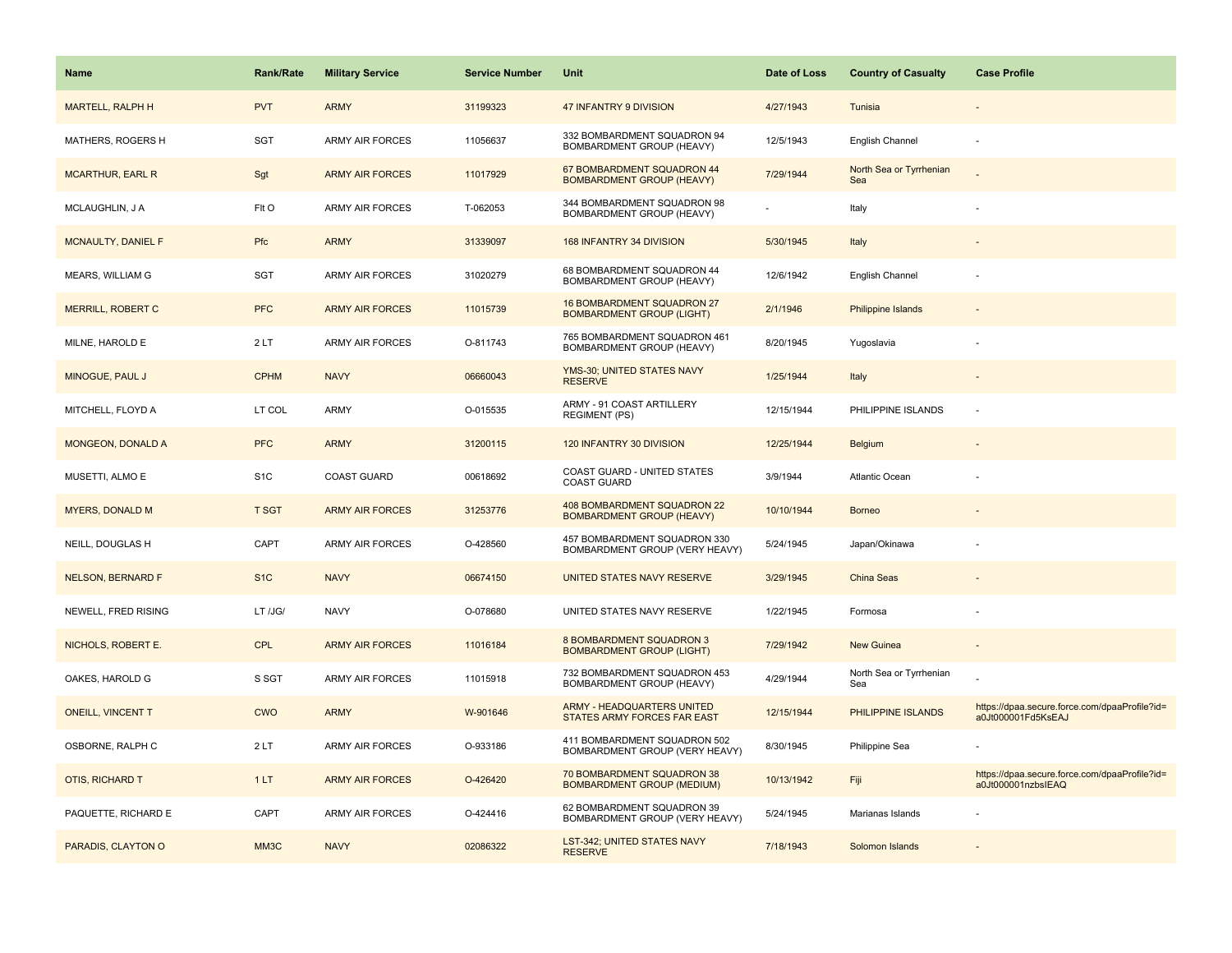| Name                     | <b>Rank/Rate</b>    | <b>Military Service</b> | <b>Service Number</b> | Unit                                                               | Date of Loss | <b>Country of Casualty</b> | <b>Case Profile</b> |
|--------------------------|---------------------|-------------------------|-----------------------|--------------------------------------------------------------------|--------------|----------------------------|---------------------|
| PECK, MORRIS C.          | CPL                 | <b>ARMY AIR FORCES</b>  | 11084963              | 744 BOMBARDMENT SQUADRON 456<br>BOMBARDMENT GROUP (HEAVY)          | 10/7/1944    | Yugoslavia                 |                     |
| PELKEY, EDWARD W         | <b>PVT</b>          | <b>ARMY</b>             | 31254529              | HMT Rohna; 853 ENGINEERS BATTALION<br>(AVIATION)                   | 11/26/1943   | Mediterranean Sea          |                     |
| PELKEY, IRVING H         | <b>T SGT</b>        | <b>ARMY AIR FORCES</b>  | 31156442              | 491 BOMBARDMENT SQUADRON 341<br><b>BOMBARDMENT GROUP (MEDIUM)</b>  | 3/5/1944     | China                      |                     |
| PEPPLER, JOHN B          | <b>PVT</b>          | <b>ARMY</b>             | 11016372              | 60 COAST ARTILLERY REGIMENT                                        | 4/20/1942    | <b>Philippine Islands</b>  |                     |
| PERRY, HOWARD B          | MM <sub>1</sub> C   | <b>NAVY</b>             | 02126747              | Warrington; UNITED STATES NAVY                                     | 9/13/1944    | Atlantic Ocean             |                     |
| PHILLIPS, MELVIN C       | LT /JG/             | <b>NAVY</b>             | O-165887              | <b>GRAYBACK; UNITED STATES NAVY</b>                                | 3/28/1944    | China Seas                 |                     |
| PIERCE, GILFORD E        | 1LT                 | <b>ARMY AIR FORCES</b>  | O-801962              | 339 BOMBARDMENT SQUADRON 96<br>BOMBARDMENT GROUP (HEAVY)           | 1/5/1944     | France                     |                     |
| POLZELLA, PATSY G        | AMM <sub>2C</sub>   | <b>NAVY</b>             | 02127152              | <b>UNITED STATES NAVY</b>                                          | 9/26/1944    | Pacific Ocean              |                     |
| PORTER, CLARENCE R       | COX                 | <b>NAVY</b>             | 02127841              | UNITED STATES NAVY                                                 | 4/16/1943    | North Atlantic Ocean       |                     |
| QUINTIN, STANLEY J       | S SGT               | <b>ARMY AIR FORCES</b>  | 31115280              | 445 BOMBARDMENT SQUADRON 321<br><b>BOMBARDMENT GROUP (MEDIUM)</b>  | 11/3/1943    | Greece                     |                     |
| RAFTER, JOHN L           | S <sub>2</sub> C    | <b>NAVY</b>             | 08254649              | TICONDEROGA; UNITED STATES NAVY<br><b>RESERVE</b>                  | 1/21/1945    | Philippine Sea             |                     |
| ROBERGE, JOSEPH R        | ARM3C               | <b>NAVY</b>             | 06667891              | VT-8, USS Bunker Hill, NAVY - UNITED<br><b>STATES NAVY RESERVE</b> | 6/20/1944    | PACIFIC OCEAN              | $\blacksquare$      |
| ROBY, ROBERT H           | MOMM <sub>1</sub> C | <b>NAVY</b>             | 02125296              | TULLIBEE; UNITED STATES NAVY                                       | 3/26/1944    | Caroline Islands           |                     |
| <b>ROGERS, CLAYTON H</b> | 1SGT                | <b>ARMY</b>             | 20134741              | <b>MEDICAL DEPARTMENT</b>                                          | 11/24/1943   | Caribbean Sea              |                     |
| ROMANO, DONALD C         | SF3C                | <b>NAVY</b>             | 02126611              | USS HORNET; UNITED STATES NAVY                                     | 10/26/1942   | Marianas Islands           | ÷,                  |
| RYAN, EDWARD C           | <b>SGT</b>          | <b>ARMY AIR FORCES</b>  | 11056243              | 8 BOMBARDMENT SQUADRON 3<br><b>BOMBARDMENT GROUP (LIGHT)</b>       | 2/14/1946    | New Guinea                 |                     |
| SALTER, ROBERT M         | PVT                 | ARMY AIR FORCES         | 11015663              | ARISAN MARU; HEADQUARTERS<br>SQUADRON 24 PURSUIT GROUP             | 10/24/1944   | China Seas                 |                     |
| <b>SESOW, LOREN F</b>    | 2LT                 | <b>ARMY AIR FORCES</b>  | O-683872              | 330 BOMBARDMENT SQUADRON 93<br><b>BOMBARDMENT GROUP (HEAVY)</b>    | 12/31/1943   | <b>English Channel</b>     |                     |
| SEVENE, EARL RAY         | CPL                 | <b>ARMY AIR FORCES</b>  | 11015350              | 90 BOMBARDMENT SQUADRON 3<br>BOMBARDMENT GROUP (LIGHT)             | 5/23/1942    | New Guinea                 |                     |
| SEVERANCE, LELAND E      | AMM1C               | <b>NAVY</b>             | 02126260              | <b>HANCOCK; UNITED STATES NAVY</b>                                 | 4/7/1945     | Ryukyus Islands            |                     |
| SHERER, EDWARD G         | COX                 | <b>NAVY</b>             | 06669171              | SPENCE; UNITED STATES NAVY<br><b>RESERVE</b>                       | 12/18/1944   | Philippine Sea             |                     |
| SHOSTAK, FELIX J         | S SGT               | <b>ARMY AIR FORCES</b>  | 11056110              | 860 BOMBARDMENT SQUADRON 493<br><b>BOMBARDMENT GROUP (HEAVY)</b>   | 8/18/1944    | France                     |                     |
| SMITH, ARNOLD A          | S SGT               | <b>ARMY AIR FORCES</b>  | 31155960              | 499 BOMBARDMENT SQUADRON 345<br>BOMBARDMENT GROUP (MEDIUM)         | 2/21/1946    | Morotai, Ceram, Amboina    |                     |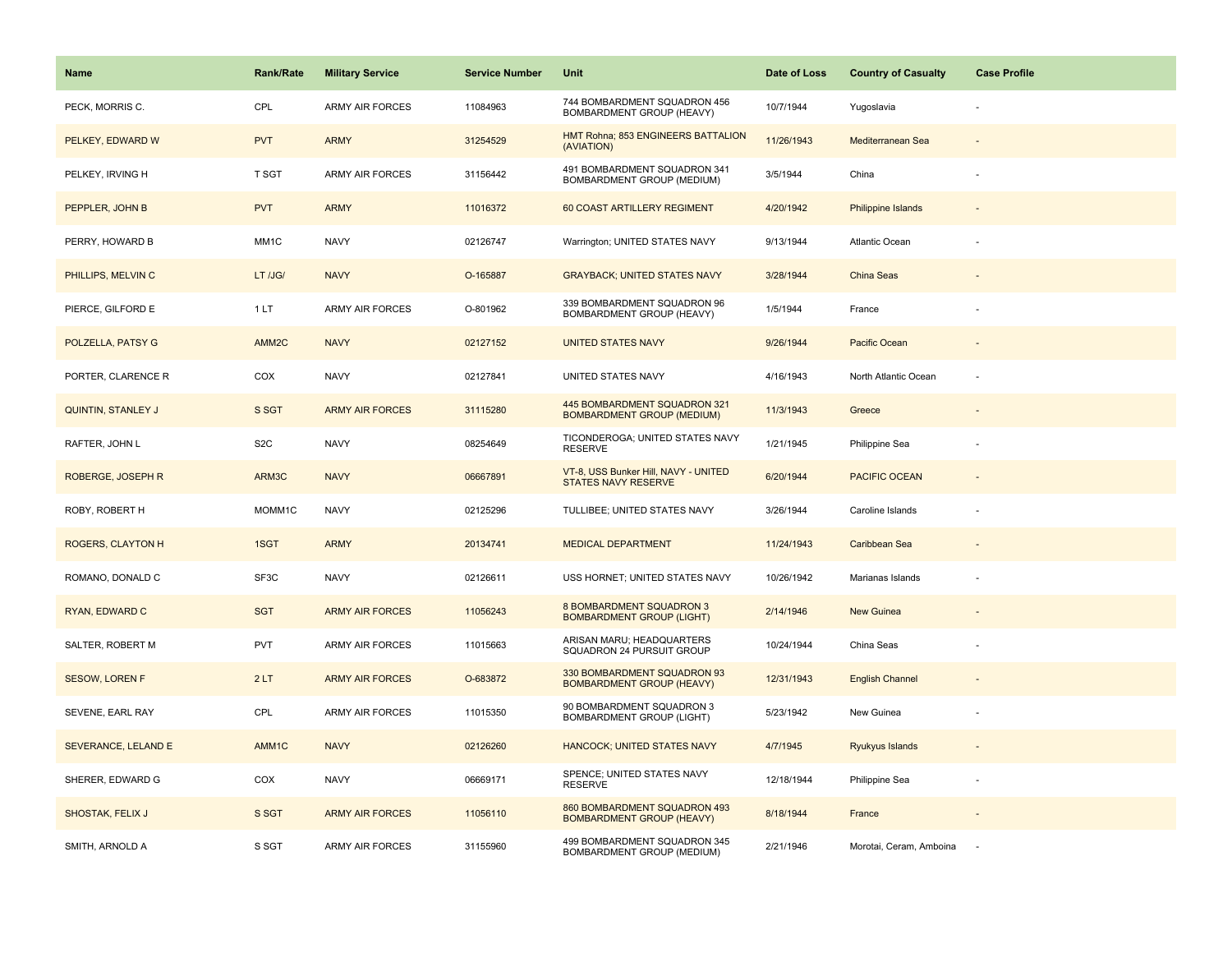| Name                       | <b>Rank/Rate</b>   | <b>Military Service</b> | <b>Service Number</b> | Unit                                                             | Date of Loss | <b>Country of Casualty</b>                      | <b>Case Profile</b>                                                 |
|----------------------------|--------------------|-------------------------|-----------------------|------------------------------------------------------------------|--------------|-------------------------------------------------|---------------------------------------------------------------------|
| SMITH, GLENN E             | S <sub>1</sub> C   | <b>NAVY</b>             | 08250707              | UNITED STATES NAVY RESERVE                                       | 12/2/1943    | <b>Adriatic Sea</b>                             |                                                                     |
| SMITH, NORMAN C            | Ens                | <b>NAVY</b>             | O-123505              | UNITED STATES NAVY                                               | 2/28/1942    | Atlantic Ocean                                  |                                                                     |
| <b>STEARNS, FLOYD M</b>    | <b>CEM</b>         | <b>NAVY</b>             | 08254642              | <b>ORESTES; UNITED STATES NAVY</b><br><b>RESERVE</b>             | 12/30/1944   | <b>Philippine Islands</b>                       |                                                                     |
| STOCKWELL, JOHN R          | MM3C               | <b>NAVY</b>             | 01943540              | Maddox; UNITED STATES NAVY<br><b>RESERVE</b>                     | 7/10/1943    | Mediterranean Sea                               |                                                                     |
| <b>STPIERRE, FRANCIS G</b> | SEA1               | <b>NAVY</b>             | 06667222              | UNITED STATES NAVY RESERVE                                       | 7/12/1943    | North Atlantic Ocean                            |                                                                     |
| STREETER, GLENN C          | 1st Lt             | <b>ARMY AIR FORCES</b>  | O-447473              | 374 BOMBARDMENT SQUADRON 308<br>BOMBARDMENT GROUP (HEAVY)        | 9/17/1944    | China Seas                                      |                                                                     |
| SWANSON, WILLIAM A.        | Capt               | <b>ARMY AIR FORCES</b>  | O-728935              | 425 BOMBARDMENT SQUADRON 308<br><b>BOMBARDMENT GROUP (HEAVY)</b> | 1/25/1944    | China                                           |                                                                     |
| SWEET, BERNARD F           | <b>PFC</b>         | <b>ARMY AIR FORCES</b>  | 06977380              | HEADQUARTERS SQUADRON 24<br>PURSUIT GROUP                        | 10/20/1942   | Philippine Islands                              | https://dpaa.secure.force.com/dpaaProfile?id=<br>a0Jt000000MmoD0EAJ |
| <b>TANNER, FREDERICK D</b> | Pvt                | <b>ARMY</b>             | 31254031              | 5307 COMPOSITE UNIT                                              | 6/11/1944    | <b>BURMA</b>                                    |                                                                     |
| TERRERI, ARGO A            | Y3C                | <b>NAVY</b>             | 06663882              | Emmons; UNITED STATES NAVY<br><b>RESERVE</b>                     | 4/6/1945     | Japan                                           |                                                                     |
| THERRIAULT, JOSEPH A       | Y <sub>2</sub> C   | <b>NAVY</b>             | 02125441              | USS WASP; UNITED STATES NAVY                                     | 9/15/1942    | Solomon Islands                                 |                                                                     |
| TOUSSAINT, ARMAND --       | <b>PVT</b>         | <b>ARMY AIR FORCES</b>  | 11015712              | 48 MATERIALS SQUADRON 5 AIR BASE<br><b>GROUP</b>                 | 6/30/1943    | Philippine Islands                              |                                                                     |
| TUTTLE, RAYMOND H          | <b>CDR</b>         | <b>NAVY</b>             | O-057789              | USS QUINCY; UNITED STATES NAVY                                   | 8/9/1942     | Solomon Islands                                 |                                                                     |
| WARREN, BURLEIGH W         | T SGT              | <b>ARMY AIR FORCES</b>  | 11085399              | 412 BOMBARDMENT SQUADRON 95<br>BOMBARDMENT GROUP (HEAVY)         | 6/14/1944    | North Sea or Tyrrhenian<br>Sea                  | https://dpaa.secure.force.com/dpaaProfile?id=<br>a0Jt000001ZYGg7EAH |
| <b>WEAVER, EARNEST E</b>   | S SGT              | <b>ARMY AIR FORCES</b>  | 11084918              | 412 BOMBARDMENT SQUADRON 95<br><b>BOMBARDMENT GROUP (HEAVY)</b>  | 7/28/1943    | $\sim$                                          | $\sim$                                                              |
| <b>WHITCOMB, ELLIS E</b>   | S <sub>2</sub> C   | <b>NAVY</b>             | 08254983              | UNITED STATES NAVY RESERVE                                       | 4/23/1945    | Atlantic Ocean: North<br><b>American Waters</b> |                                                                     |
| <b>WHITNEY, ARNOLD M</b>   | RM <sub>1C</sub>   | <b>NAVY</b>             | 02124687              | USS STRONG; UNITED STATES NAVY                                   | 7/5/1943     | Solomon Islands                                 |                                                                     |
| WILLARD, CALVIN C          | S <sub>1</sub> C   | <b>NAVY</b>             | 06663483              | SS JOHN A. POOR; UNITED STATES<br><b>NAVY RESERVE</b>            | 3/19/1944    | India                                           |                                                                     |
| <b>WILLARD, MERRIMAN D</b> | PHM <sub>2</sub> C | <b>NAVY</b>             | 06671522              | NAVY - UNITED STATES NAVY RESERVE                                | 7/30/1945    | <b>PHILIPPINE SEA</b>                           |                                                                     |
| WILLETT, EDWARD G          | GM2C               | <b>NAVY</b>             | 02123111              | UNITED STATES NAVY                                               | 6/6/1942     | Midway Island                                   |                                                                     |
| <b>WILLIAMS, CARL H</b>    | <b>PFC</b>         | <b>ARMY</b>             | 11016025              | <b>13 REGIMENT 1 ARMORED DIVISION</b>                            | 5/30/1944    | Italy                                           |                                                                     |
| WILLIAMS, ROBERT N         | 1stLt              | <b>MARINE CORPS</b>     | O-022257              | MARINE - UNITED STATES MARINE<br><b>CORPS</b>                    | 3/9/1945     | Pacific Ocean: North<br>American Area           |                                                                     |
| <b>WILMOTT, LESLIE A</b>   | F <sub>1</sub> C   | <b>NAVY</b>             | 06671348              | <b>SUBMARINE Albacore; UNITED STATES</b><br><b>NAVY RESERVE</b>  | 11/7/1944    | Japan                                           |                                                                     |